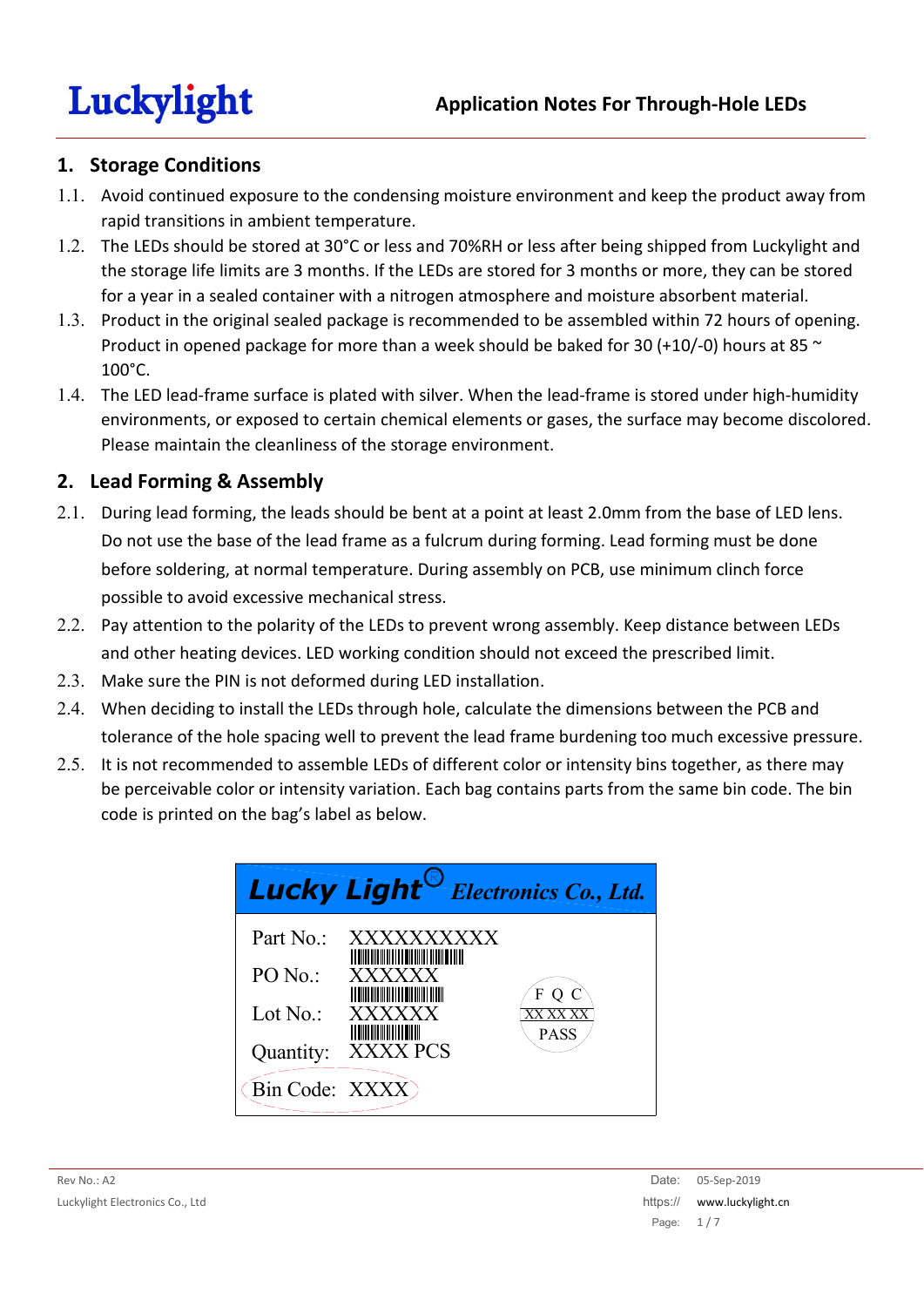### **3. LED Mounting Method**

3.1. The lead pitch of the LED must match the pitch of the mounting holes on the PCB during component placement. Lead-forming may be required to insure the lead pitch matches the hole pitch. Refer to the figure below for proper lead forming procedures. (Fig. 1)



Note  $1~2$ : Do not route PCB trace in the contact area between the leadframe and the PCB to prevent short-circuits.

Fig. 1

3.2. When soldering wires to the LED, each wire joint should be separately insulated with heat-shrink tube to prevent short-circuit contact. Do not bundle both wires in one heat shrink tube to avoid pinching the LED leads. Pinching stress on the LED leads may damage the internal structures and cause failure. (Fig. 2)

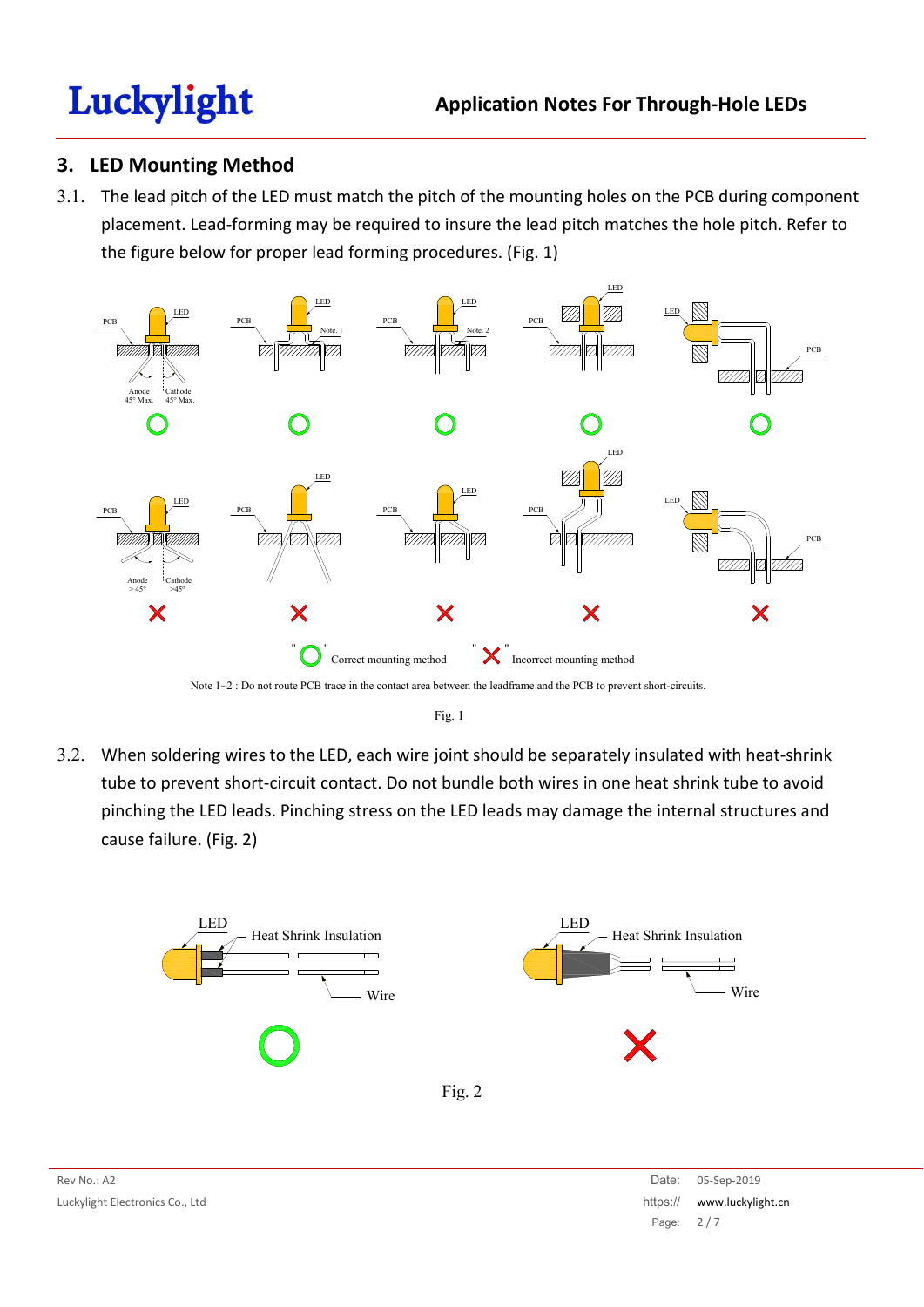

3.3. Use stand-offs (Fig. 3) or spacers (Fig. 4) to securely position the LED above the PCB.



#### **4. Lead Forming Procedures**

4.1. Maintain a minimum of 2mm clearance between the base of the LED lens and the first lead bend. (Fig. 5 and 6)



- 4.2. Lead-forming or bending must be performed before soldering, never during or after Soldering.
- 4.3. Do not stress the LED lens during lead-forming in order to prevent fractures in the epoxy lens and damage the internal structures.
- 4.4. During lead forming, use tools or jigs to hold the leads securely so that the bending force will not be transmitted to the LED lens and its internal structures. Do not perform lead forming once the component has been mounted onto the PCB. (Fig. 7)
- 4.5. Do not bend the leads more than twice. (Fig. 8)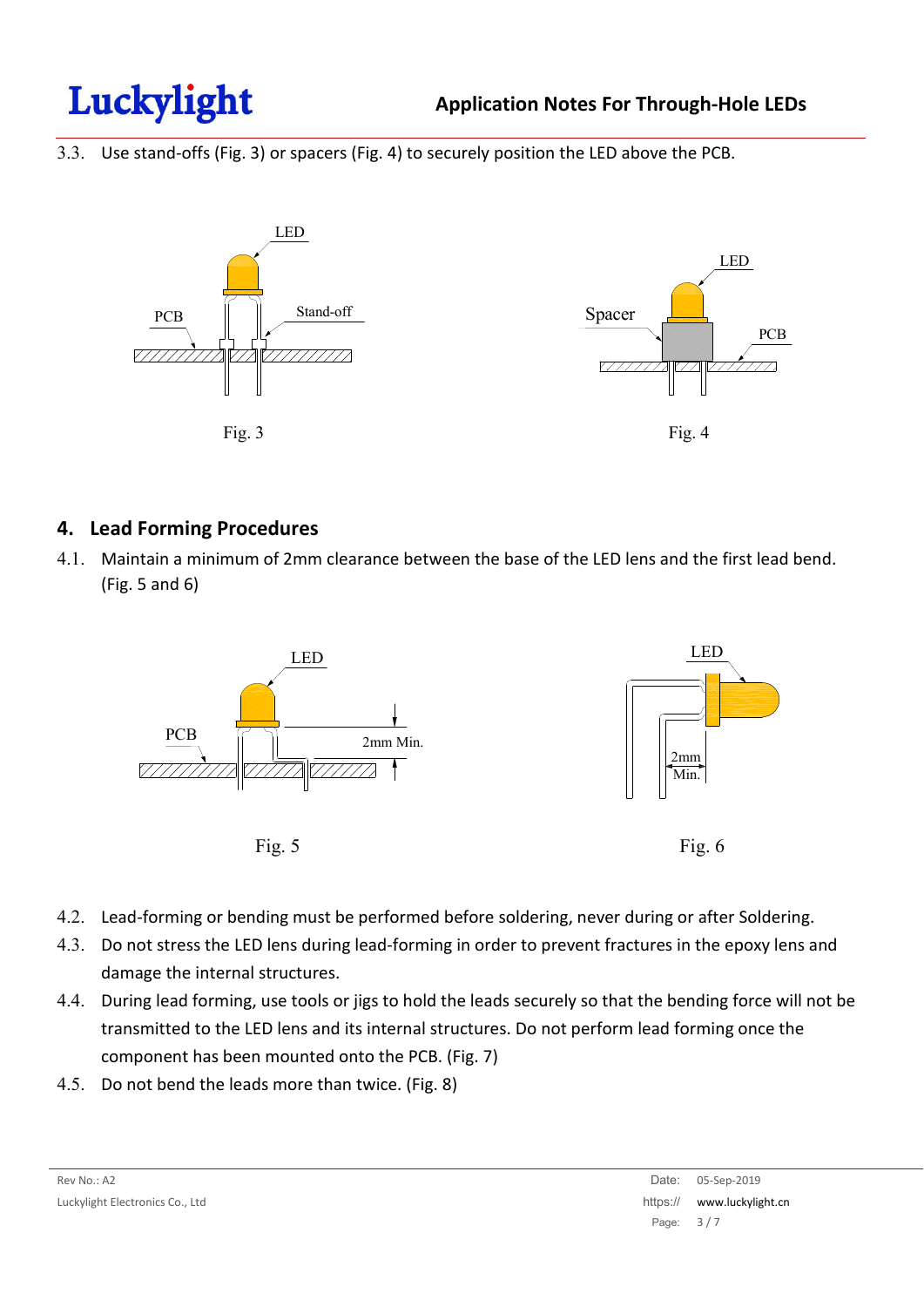4.6. After soldering or other high-temperature assembly, allow the LED to cool down to 50°C before applying outside force (Fig. 9). In general, avoid placing excess force on the LED to avoid damage. For any questions please consult with Luckylight representative for proper handling procedures.











Fig. 9

# **5. Soldering**

- 5.1. We recommend manual soldering operations only for repair and rework purposes. The soldering iron should not exceed 30W in power. The maximum soldering temperature is 300°C for Pb-Sn solder and 350°C for lead-free solder for normal lamps and displays. For blue (typical λd 465 nm), blue-green (typical λd 525 nm) and all white LEDs, the maximum soldering iron temperature is 280°C. Do not place the soldering iron on the component for more than 3 seconds.
- 5.2. The tip of the soldering iron should never touch the lens epoxy.
- 5.3. Do not apply stress to the leads when the component is heated above 85°C, otherwise internal wire bonds may be damaged.
- 5.4. After soldering, allow at least three minutes for the component to cool down to room temperature before further operations.
- 5.5. Through-hole LEDs are incompatible with reflow soldering.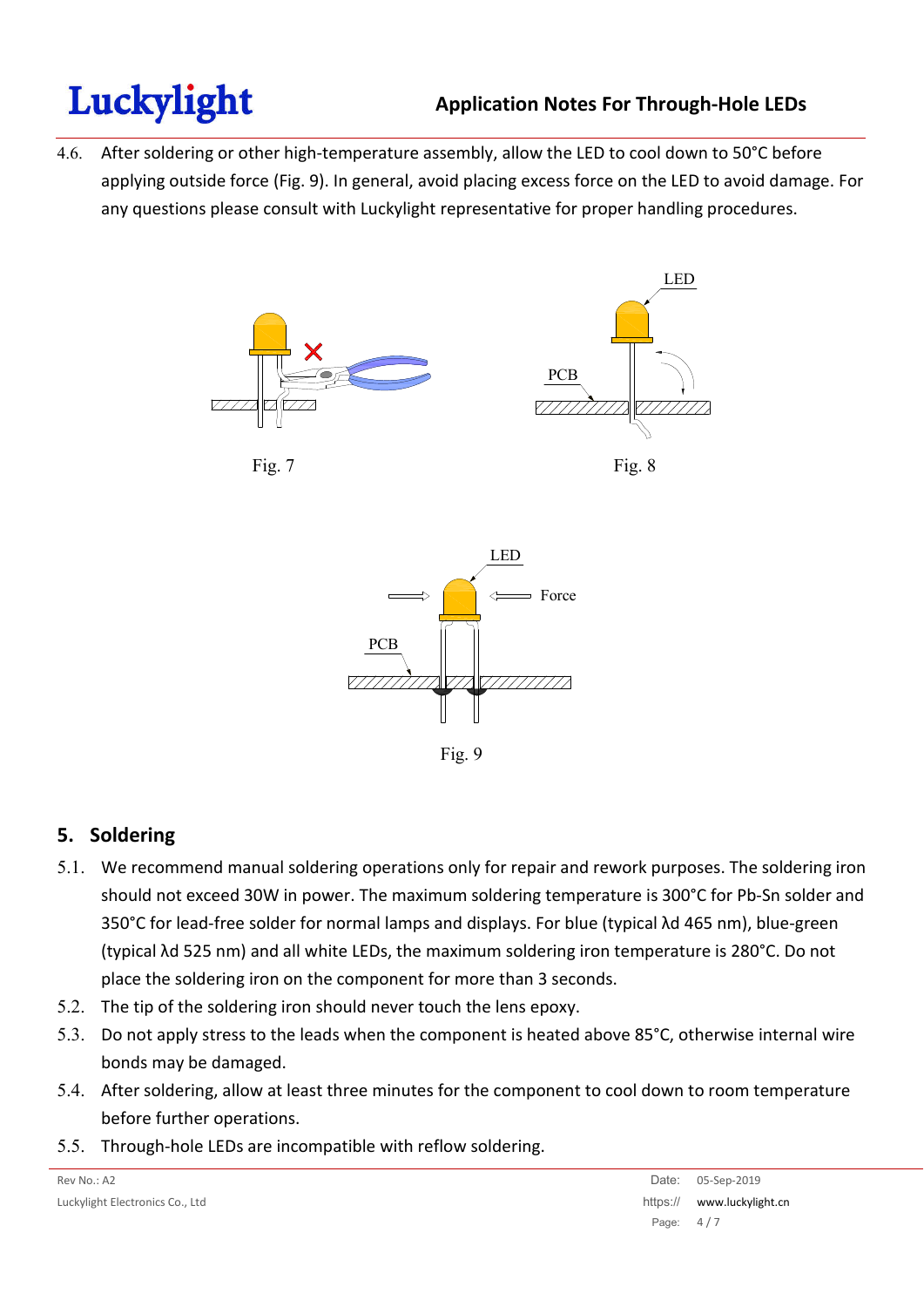- 5.6. If the LED will undergo multiple soldering passes or face other processes where the part may be subjected to intense heat, please check with Luckylight for compatibility.
- 5.7. In case of misalignment and re-position is required, do not force the LED while applying a soldering iron. The part should be first de-soldered, and then the LED may be re-soldered with the aid of a holder to place it correctly (as shown below).

#### **Recommended Soldering Profile for Luckylight Through-Hole Products**

5.7.1. Iron soldering (with 1.5mm Iron tip)

| Temperature of soldering iron | Maximum soldering time | Distance from solder<br>joint to package |
|-------------------------------|------------------------|------------------------------------------|
| $≤$ 300°C                     | 3s                     | >2mm                                     |
| $≤$ 300 $°C$                  | 5s                     | >5mm                                     |

#### 5.7.2. Dip Soldering / Wave Soldering

| Temperature of soldering iron | Maximum soldering time | Distance from solder |
|-------------------------------|------------------------|----------------------|
|                               |                        | joint to package     |
| $≤$ 260°C                     | 3s                     | >2mm                 |
| $≤$ 260°C                     | 5s                     | >5mm                 |

#### 5.7.3. Lead-Free Wave Soldering Profile

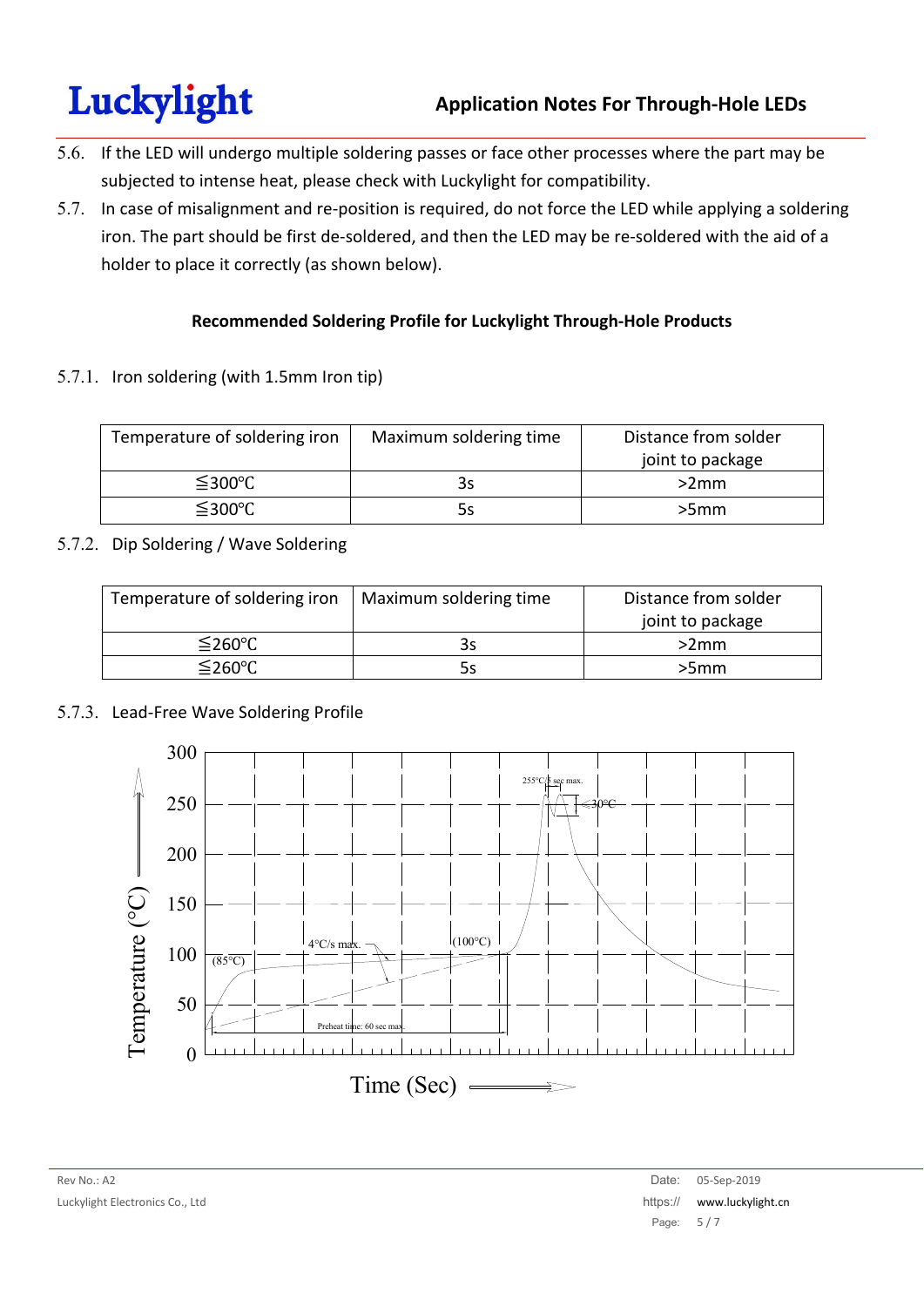#### Notes:

- Recommend pre-heat temperature of 105° C or less (as measured with a thermocouple attached to the LED pins) prior to immersion in the solder wave with a maximum solder bath temperature of 260° C.
- Peak wave soldering temperature between 245° C ~ 255°C for 3 sec. (5 sec max).
- Do not apply stress to the epoxy resin while the temperature is above 85°C.
- Fixtures should not incur stress on the component when mounting and during soldering process.
- SAC 305 solder alloy is recommended.
- No more than one wave soldering pass.





#### **6. Drive Method**

An LED is a current-operated device. In order to ensure intensity uniformity on multiple LEDs connected in parallel in an application, it is recommended that a current limiting resistor be incorporated in the drive circuit, in series with each LED as shown in Circuit A below.





**Circuit model B LED** 



Rev No.: A2 Date: 05-Sep-2019 Particle in the control of the control of the control of the control of the control of the control of the control of the control of the control of the control of the control of the control of Page: 6 / 7